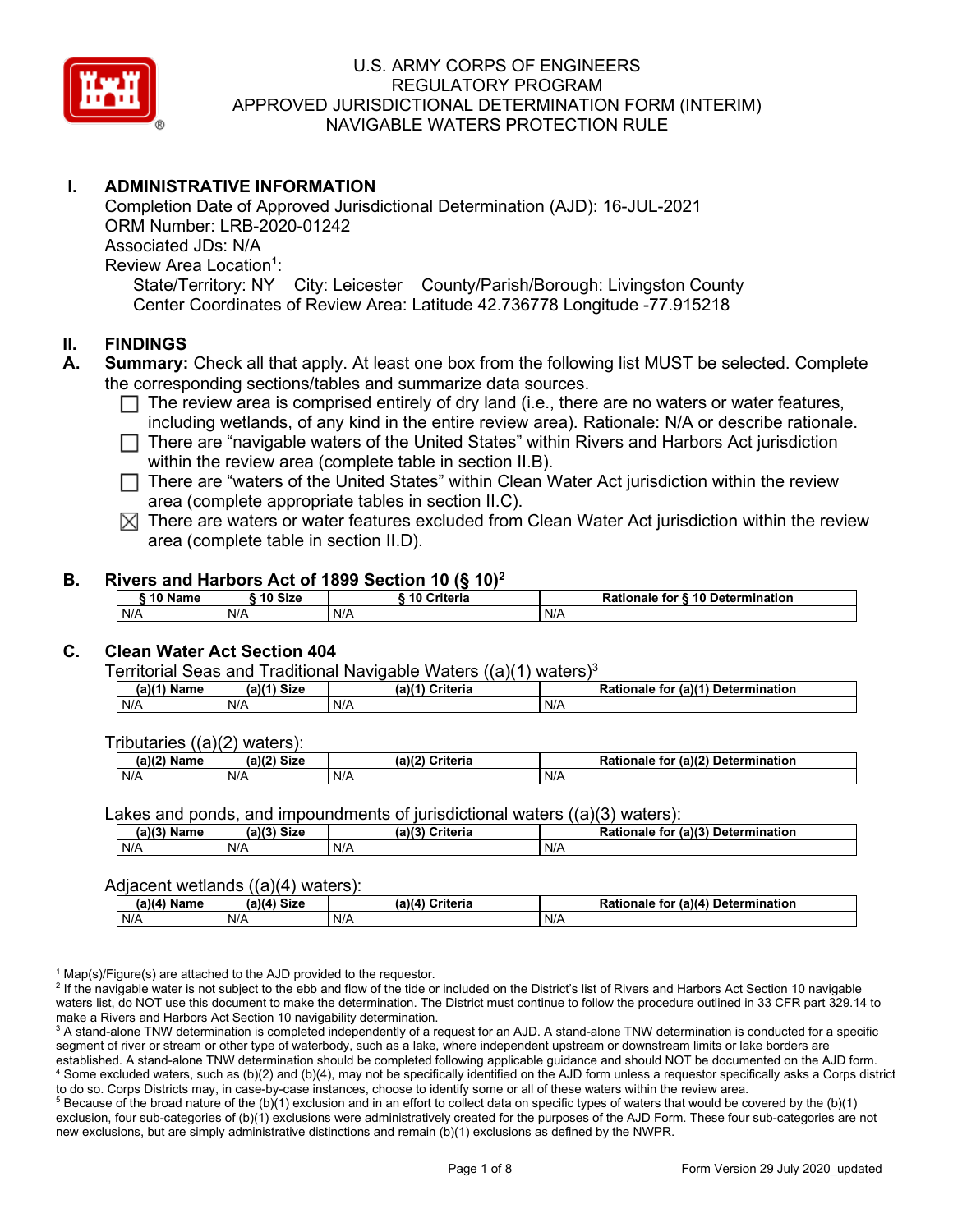

# **D. Excluded Waters or Features**

Excluded waters  $((b)(1) - (b)(12))^4$ :

| wwww.natoro                  | $\frac{1}{2}$<br>\~\\                | $-11$                                                 |                                                                                                                                                                                                                                                                                                                                                                                                                                                                                                                                                                                                                                                                                                                                                                                                                                                                                                                                                                                                                                                          |
|------------------------------|--------------------------------------|-------------------------------------------------------|----------------------------------------------------------------------------------------------------------------------------------------------------------------------------------------------------------------------------------------------------------------------------------------------------------------------------------------------------------------------------------------------------------------------------------------------------------------------------------------------------------------------------------------------------------------------------------------------------------------------------------------------------------------------------------------------------------------------------------------------------------------------------------------------------------------------------------------------------------------------------------------------------------------------------------------------------------------------------------------------------------------------------------------------------------|
|                              |                                      |                                                       |                                                                                                                                                                                                                                                                                                                                                                                                                                                                                                                                                                                                                                                                                                                                                                                                                                                                                                                                                                                                                                                          |
| <b>Exclusion Name</b><br>001 | <b>Exclusion Size</b><br>12.31 acres | Exclusion <sup>5</sup><br>(b)(1) Non-adjacent wetland | <b>Rationale for Exclusion Determination</b><br>Wetland 001 is a 12.31 acre PFO wetland, located in<br>the northcentral part of the property, with no connection<br>to an a(1)-a(3) water. Wetland 001 is located over<br>1,400 feet west of an $a(1)$ - $a(3)$ water (unnamed<br>tributary to Beards Creek). The wetland appears to<br>travel to the north, off-site, however does not continue<br>within the forested area within the property. The<br>wetland is separated by undeveloped land and farm<br>land from the $a(1)-a(3)$ water. Based upon the soil<br>classification in the USDA Web Soil Survey, the<br>wetland has a nearly zero percent chance of flooding in<br>any year. Review of the historical aerials did not show<br>any inundation throughout the year by an $a(1)-a(3)$<br>water. All resources reviewed support the determination<br>that Wetland 001 does not abut an a(1)-a(3) water, is                                                                                                                                  |
|                              |                                      |                                                       | not inundated by flooding by an a(1)-a(3) water at least<br>once a typical year, is not separated from an $a(1)$ - $a(3)$<br>water by a natural berm or barrier and is not separated<br>form an a(1)-a(3) water by a man made barrier which<br>contains a feature that allows flow exchange in a typical<br>year.                                                                                                                                                                                                                                                                                                                                                                                                                                                                                                                                                                                                                                                                                                                                        |
| 002                          | $0.07$ acres                         | (b)(1) Non-adjacent wetland                           | Wetland 002 is a 0.07 acre PEM wetland, located in the<br>southcentral part of the property, with no connection to<br>an a(1)-a(3) water. Wetland 002 is located over 1,200<br>feet southwest of an a(1)-a(3) water (unnamed tributary<br>to Beards Creek). The wetland is separated by<br>undeveloped land and farm land from the $a(1)-a(3)$<br>water. Based upon the soil classification in the USDA<br>Web Soil Survey, the wetland has a nearly zero percent<br>chance of flooding in any year. Review of the historical<br>aerials did not show any inundation throughout the year<br>by an a(1)-a(3) water. All resources reviewed support<br>the determination that Wetland 002 does not abut an<br>$a(1)$ -a(3) water, is not inundated by flooding by an $a(1)$ -<br>a(3) water at least once a typical year, is not separated<br>from an a(1)-a(3) water by a natural berm or barrier and<br>is not separated form an $a(1)$ - $a(3)$ water by a man<br>made barrier which contains a feature that allows flow<br>exchange in a typical year. |
| 003                          | $0.02$ acres                         | (b)(1) Non-adjacent wetland                           | Wetland 003 is a 0.02 acre PEM wetland, located in the<br>southcentral part of the property, with no connection to<br>an a(1)-a(3) water. Wetland 003 is located over 1,200<br>feet southwest of an a(1)-a(3) water (unnamed tributary<br>to Beards Creek). The wetland is separated by<br>undeveloped land and farm land from the $a(1)-a(3)$<br>water. Based upon the soil classification in the USDA<br>Web Soil Survey, the wetland has a nearly zero percent<br>chance of flooding in any year. Review of the historical                                                                                                                                                                                                                                                                                                                                                                                                                                                                                                                            |

<sup>1</sup> Map(s)/Figure(s) are attached to the AJD provided to the requestor.<br><sup>2</sup> If the navigable water is not subject to the ebb and flow of the tide or included on the District's list of Rivers and Harbors Act Section 10 nav waters list, do NOT use this document to make the determination. The District must continue to follow the procedure outlined in 33 CFR part 329.14 to make a Rivers and Harbors Act Section 10 navigability determination.

<sup>3</sup> A stand-alone TNW determination is completed independently of a request for an AJD. A stand-alone TNW determination is conducted for a specific segment of river or stream or other type of waterbody, such as a lake, where independent upstream or downstream limits or lake borders are established. A stand-alone TNW determination should be completed following applicable guidance and should NOT be documented on the AJD form. <sup>4</sup> Some excluded waters, such as (b)(2) and (b)(4), may not be specifically identified on the AJD form unless a requestor specifically asks a Corps district to do so. Corps Districts may, in case-by-case instances, choose to identify some or all of these waters within the review area.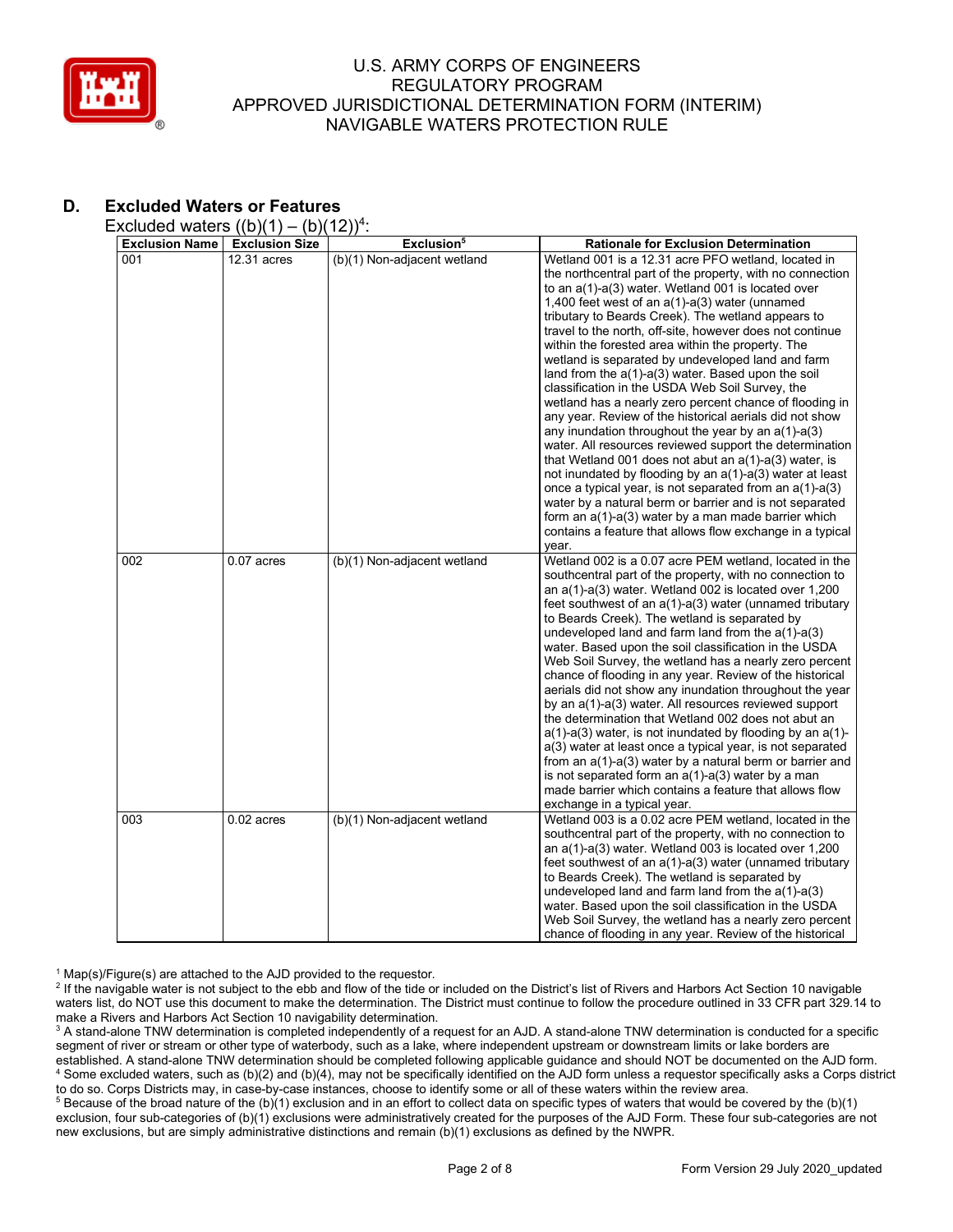

|     |              |                             | aerials did not show any inundation throughout the year<br>by an a(1)-a(3) water. All resources reviewed support<br>the determination that Wetland 003 does not abut an<br>$a(1)$ -a(3) water, is not inundated by flooding by an $a(1)$ -<br>a(3) water at least once a typical year, is not separated<br>from an $a(1)-a(3)$ water by a natural berm or barrier and<br>is not separated form an $a(1)$ -a(3) water by a man<br>made barrier which contains a feature that allows flow<br>exchange in a typical year.                                                                                                                                                                                                                                                                                                                                                                                                                                                                                                                                |
|-----|--------------|-----------------------------|-------------------------------------------------------------------------------------------------------------------------------------------------------------------------------------------------------------------------------------------------------------------------------------------------------------------------------------------------------------------------------------------------------------------------------------------------------------------------------------------------------------------------------------------------------------------------------------------------------------------------------------------------------------------------------------------------------------------------------------------------------------------------------------------------------------------------------------------------------------------------------------------------------------------------------------------------------------------------------------------------------------------------------------------------------|
| 004 | $0.02$ acres | (b)(1) Non-adjacent wetland | Wetland 004 is a 0.02 acre PEM wetland, located in the<br>southcentral part of the property, with no connection to<br>an a(1)-a(3) water. Wetland 004 is located over 1,200<br>feet southwest of an a(1)-a(3) water (unnamed tributary<br>to Beards Creek). The wetland is separated by<br>undeveloped land and farm land from the $a(1)-a(3)$<br>water. Based upon the soil classification in the USDA<br>Web Soil Survey, the wetland has a nearly zero percent<br>chance of flooding in any year. Review of the historical<br>aerials did not show any inundation throughout the year<br>by an a(1)-a(3) water. All resources reviewed support<br>the determination that Wetland 004 does not abut an<br>$a(1)$ -a(3) water, is not inundated by flooding by an $a(1)$ -<br>a(3) water at least once a typical year, is not separated<br>from an a(1)-a(3) water by a natural berm or barrier and<br>is not separated form an $a(1)$ -a(3) water by a man<br>made barrier which contains a feature that allows flow<br>exchange in a typical year. |
| 005 | 0.1 acres    | (b)(1) Non-adjacent wetland | Wetland 005 is a 0.1 acre PEM wetland, located in the<br>central part of the property, with no connection to an<br>a(1)-a(3) water. Wetland 005 is located over 800 feet<br>west of an a(1)-a(3) water (unnamed tributary to Beards<br>Creek). The wetland is separated by undeveloped land<br>and farm land from the $a(1)$ - $a(3)$ water. Based upon the<br>soil classification in the USDA Web Soil Survey, the<br>wetland has a nearly zero percent chance of flooding in<br>any year. Review of the historical aerials did not show<br>any inundation throughout the year by an $a(1)$ -a(3)<br>water. All resources reviewed support the determination<br>that Wetland 005 does not abut an $a(1)$ -a(3) water, is<br>not inundated by flooding by an a(1)-a(3) water at least<br>once a typical year, is not separated from an $a(1)$ -a(3)<br>water by a natural berm or barrier and is not separated<br>form an $a(1)$ - $a(3)$ water by a man made barrier which<br>contains a feature that allows flow exchange in a typical<br>year.     |
| 006 | $0.04$ acres | (b)(1) Non-adjacent wetland | Wetland 006 is a 0.04 acre PEM wetland, located in the<br>central part of the property, with no connection to an<br>a(1)-a(3) water. Wetland 006 is located over 800 feet<br>west of an a(1)-a(3) water (unnamed tributary to Beards<br>Creek). The wetland is separated by undeveloped land<br>and farm land from the $a(1)$ - $a(3)$ water. Based upon the<br>soil classification in the USDA Web Soil Survey, the<br>wetland has a nearly zero percent chance of flooding in                                                                                                                                                                                                                                                                                                                                                                                                                                                                                                                                                                       |

<sup>&</sup>lt;sup>1</sup> Map(s)/Figure(s) are attached to the AJD provided to the requestor.<br><sup>2</sup> If the navigable water is not subject to the ebb and flow of the tide or included on the District's list of Rivers and Harbors Act Section 10 nav waters list, do NOT use this document to make the determination. The District must continue to follow the procedure outlined in 33 CFR part 329.14 to make a Rivers and Harbors Act Section 10 navigability determination.

<sup>&</sup>lt;sup>3</sup> A stand-alone TNW determination is completed independently of a request for an AJD. A stand-alone TNW determination is conducted for a specific segment of river or stream or other type of waterbody, such as a lake, where independent upstream or downstream limits or lake borders are established. A stand-alone TNW determination should be completed following applicable guidance and should NOT be documented on the AJD form. <sup>4</sup> Some excluded waters, such as (b)(2) and (b)(4), may not be specifically identified on the AJD form unless a requestor specifically asks a Corps district to do so. Corps Districts may, in case-by-case instances, choose to identify some or all of these waters within the review area.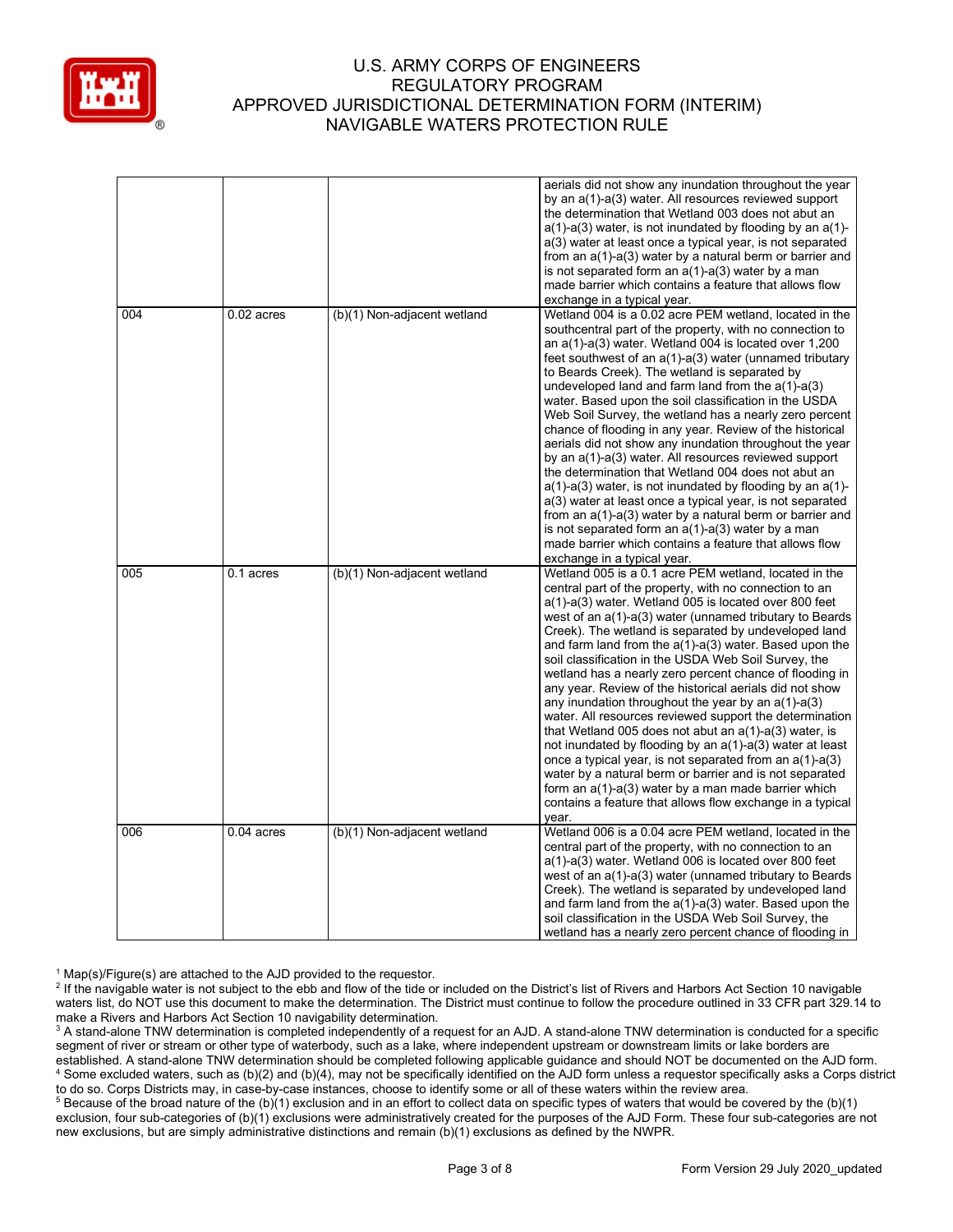

|     |              |                             | any year. Review of the historical aerials did not show<br>any inundation throughout the year by an $a(1)$ -a(3)<br>water. All resources reviewed support the determination<br>that Wetland 006 does not abut an $a(1)$ -a(3) water, is<br>not inundated by flooding by an a(1)-a(3) water at least<br>once a typical year, is not separated from an $a(1)-a(3)$<br>water by a natural berm or barrier and is not separated<br>form an $a(1)$ - $a(3)$ water by a man made barrier which<br>contains a feature that allows flow exchange in a typical<br>year.                                                                                                                                                                                                                                                                                                                                                                                                                                                                                  |
|-----|--------------|-----------------------------|-------------------------------------------------------------------------------------------------------------------------------------------------------------------------------------------------------------------------------------------------------------------------------------------------------------------------------------------------------------------------------------------------------------------------------------------------------------------------------------------------------------------------------------------------------------------------------------------------------------------------------------------------------------------------------------------------------------------------------------------------------------------------------------------------------------------------------------------------------------------------------------------------------------------------------------------------------------------------------------------------------------------------------------------------|
| 007 | $0.16$ acres | (b)(1) Non-adjacent wetland | Wetland 007 is a 0.16 acre PEM wetland, located in the<br>southcentral part of the property, with no connection to<br>an a(1)-a(3) water. Wetland 007 is located over 1,100<br>feet north of an a(1)-a(3) water (Genesee River). The<br>wetland is separated by undeveloped land and two<br>roadways from the $a(1)$ - $a(3)$ water. Based upon the soil<br>classification in the USDA Web Soil Survey, the<br>wetland has a nearly zero percent chance of flooding in<br>any year. Review of the historical aerials did not show<br>any inundation throughout the year by an $a(1)$ -a(3)<br>water. All resources reviewed support the determination<br>that Wetland 007 does not abut an $a(1)$ - $a(3)$ water, is<br>not inundated by flooding by an $a(1)$ - $a(3)$ water at least<br>once a typical year, is not separated from an $a(1)$ -a(3)<br>water by a natural berm or barrier and is not separated<br>form an a(1)-a(3) water by a man made barrier which<br>contains a feature that allows flow exchange in a typical<br>year.    |
| 008 | $0.16$ acres | (b)(1) Non-adjacent wetland | Wetland 008 is a 0.16 acre PEM wetland, located in the<br>southcentral part of the property, with no connection to<br>an a(1)-a(3) water. Wetland 008 is located over 1,200<br>feet north of an a(1)-a(3) water (Genesee River). The<br>wetland is separated by undeveloped land and two<br>roadways from the $a(1)$ - $a(3)$ water. Based upon the soil<br>classification in the USDA Web Soil Survey, the<br>wetland has a nearly zero percent chance of flooding in<br>any year. Review of the historical aerials did not show<br>any inundation throughout the year by an $a(1)$ -a(3)<br>water. All resources reviewed support the determination<br>that Wetland 008 does not abut an $a(1)$ -a(3) water, is<br>not inundated by flooding by an $a(1)$ - $a(3)$ water at least<br>once a typical year, is not separated from an $a(1)$ -a(3)<br>water by a natural berm or barrier and is not separated<br>form an $a(1)$ - $a(3)$ water by a man made barrier which<br>contains a feature that allows flow exchange in a typical<br>year. |
| 009 | $0.02$ acres | (b)(1) Non-adjacent wetland | Wetland 009 is a 0.02 acre PEM wetland, located in the<br>southcentral part of the property, with no connection to<br>an a(1)-a(3) water. Wetland 009 is located over 1,200<br>feet north of an a(1)-a(3) water (Genesee River). The<br>wetland is separated by undeveloped land and two<br>roadways from the $a(1)$ - $a(3)$ water. Based upon the soil<br>classification in the USDA Web Soil Survey, the                                                                                                                                                                                                                                                                                                                                                                                                                                                                                                                                                                                                                                     |

<sup>1</sup> Map(s)/Figure(s) are attached to the AJD provided to the requestor.<br><sup>2</sup> If the navigable water is not subject to the ebb and flow of the tide or included on the District's list of Rivers and Harbors Act Section 10 nav waters list, do NOT use this document to make the determination. The District must continue to follow the procedure outlined in 33 CFR part 329.14 to make a Rivers and Harbors Act Section 10 navigability determination.

<sup>3</sup> A stand-alone TNW determination is completed independently of a request for an AJD. A stand-alone TNW determination is conducted for a specific segment of river or stream or other type of waterbody, such as a lake, where independent upstream or downstream limits or lake borders are established. A stand-alone TNW determination should be completed following applicable guidance and should NOT be documented on the AJD form. <sup>4</sup> Some excluded waters, such as (b)(2) and (b)(4), may not be specifically identified on the AJD form unless a requestor specifically asks a Corps district to do so. Corps Districts may, in case-by-case instances, choose to identify some or all of these waters within the review area.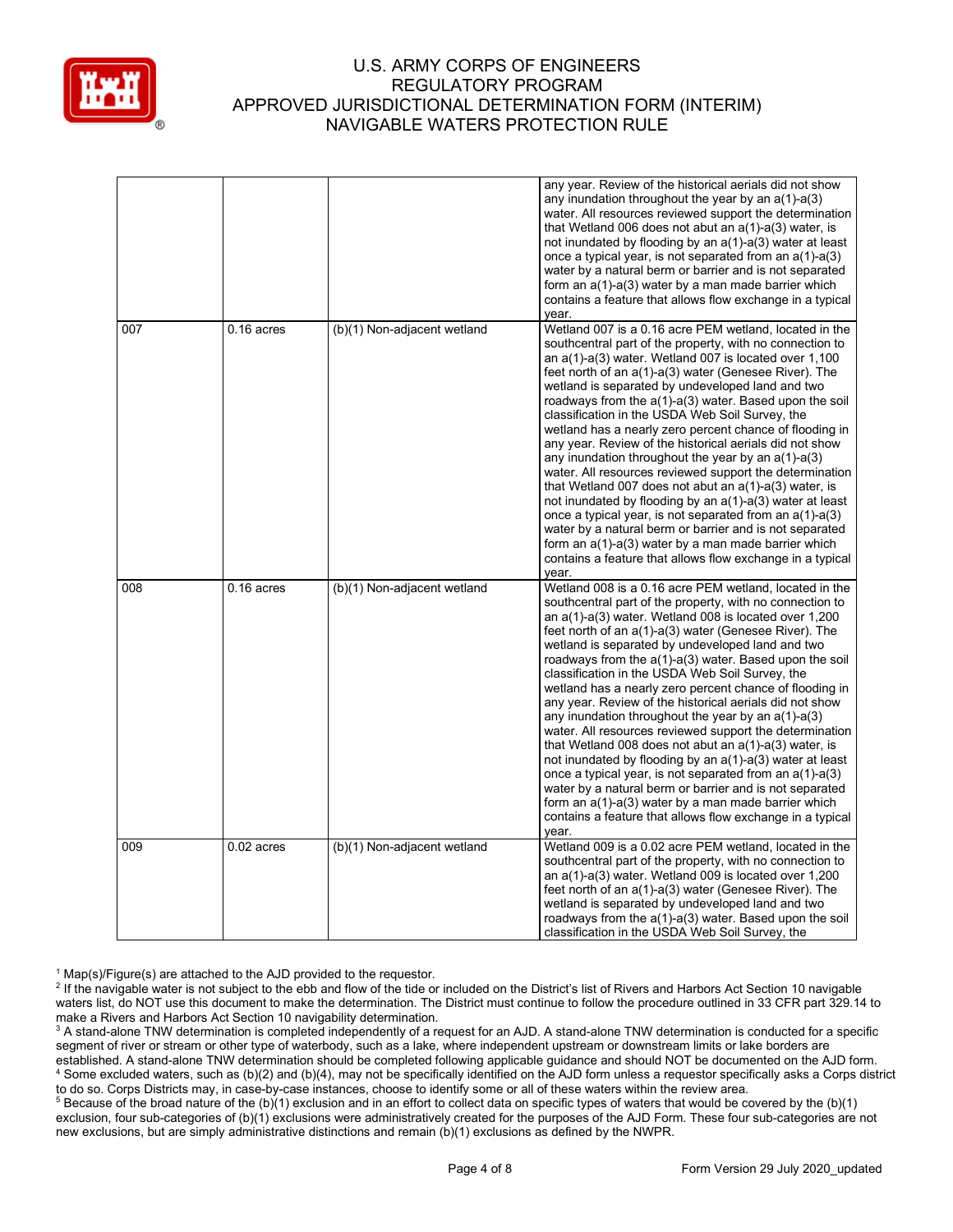

|     |              |                             | wetland has a nearly zero percent chance of flooding in<br>any year. Review of the historical aerials did not show<br>any inundation throughout the year by an $a(1)$ -a(3)<br>water. All resources reviewed support the determination<br>that Wetland 009 does not abut an $a(1)$ - $a(3)$ water, is<br>not inundated by flooding by an $a(1)$ - $a(3)$ water at least<br>once a typical year, is not separated from an $a(1)$ -a(3)<br>water by a natural berm or barrier and is not separated<br>form an a(1)-a(3) water by a man made barrier which<br>contains a feature that allows flow exchange in a typical<br>year.                                                                                                                                                                                                                                                                                                                                                                                                                  |
|-----|--------------|-----------------------------|------------------------------------------------------------------------------------------------------------------------------------------------------------------------------------------------------------------------------------------------------------------------------------------------------------------------------------------------------------------------------------------------------------------------------------------------------------------------------------------------------------------------------------------------------------------------------------------------------------------------------------------------------------------------------------------------------------------------------------------------------------------------------------------------------------------------------------------------------------------------------------------------------------------------------------------------------------------------------------------------------------------------------------------------|
| 010 | $0.86$ acres | (b)(1) Non-adjacent wetland | Wetland 010 is a 0.86 acre PEM wetland, located in the<br>southcentral part of the property, with no connection to<br>an a(1)-a(3) water. Wetland 010 is located over 1,000<br>feet north of an a(1)-a(3) water (Genesee River). The<br>wetland is separated by undeveloped land and two<br>roadways from the a(1)-a(3) water. Based upon the soil<br>classification in the USDA Web Soil Survey, the<br>wetland has a nearly zero percent chance of flooding in<br>any year. Review of the historical aerials did not show<br>any inundation throughout the year by an $a(1)$ -a(3)<br>water. All resources reviewed support the determination<br>that Wetland 010 does not abut an $a(1)$ -a(3) water, is<br>not inundated by flooding by an a(1)-a(3) water at least<br>once a typical year, is not separated from an $a(1)$ -a(3)<br>water by a natural berm or barrier and is not separated<br>form an a(1)-a(3) water by a man made barrier which<br>contains a feature that allows flow exchange in a typical<br>year.                  |
| 011 | $0.85$ acres | (b)(1) Non-adjacent wetland | Wetland 011 is a 0.85 acre PFO wetland, located in the<br>central part of the property, with no connection to an<br>a(1)-a(3) water. Wetland 011 is located over 700 feet<br>southwest of an a(1)-a(3) water (unnamed tributary to<br>Beards Creek). The wetland is separated by<br>undeveloped land and farm land from the $a(1)-a(3)$<br>water. Based upon the soil classification in the USDA<br>Web Soil Survey, the wetland has a nearly zero percent<br>chance of flooding in any year. Review of the historical<br>aerials did not show any inundation throughout the year<br>by an a(1)-a(3) water. All resources reviewed support<br>the determination that Wetland 011 does not abut an<br>$a(1)$ -a(3) water, is not inundated by flooding by an $a(1)$ -<br>a(3) water at least once a typical year, is not separated<br>from an a(1)-a(3) water by a natural berm or barrier and<br>is not separated form an $a(1)$ -a(3) water by a man<br>made barrier which contains a feature that allows flow<br>exchange in a typical year. |
| 012 | $0.07$ acres | (b)(1) Non-adjacent wetland | Wetland 012 is a 0.07 acre PEM wetland, located in the<br>northcentral part of the property, with no connection to<br>an $a(1)$ -a(3) water. Wetland 012 is located over 2,000<br>feet north of an a(1)-a(3) water (Genesee River). The<br>wetland is separated by undeveloped land and two<br>roadways from the a(1)-a(3) water. Based upon the soil                                                                                                                                                                                                                                                                                                                                                                                                                                                                                                                                                                                                                                                                                          |

<sup>&</sup>lt;sup>1</sup> Map(s)/Figure(s) are attached to the AJD provided to the requestor.<br><sup>2</sup> If the navigable water is not subject to the ebb and flow of the tide or included on the District's list of Rivers and Harbors Act Section 10 nav waters list, do NOT use this document to make the determination. The District must continue to follow the procedure outlined in 33 CFR part 329.14 to make a Rivers and Harbors Act Section 10 navigability determination.

<sup>&</sup>lt;sup>3</sup> A stand-alone TNW determination is completed independently of a request for an AJD. A stand-alone TNW determination is conducted for a specific segment of river or stream or other type of waterbody, such as a lake, where independent upstream or downstream limits or lake borders are established. A stand-alone TNW determination should be completed following applicable guidance and should NOT be documented on the AJD form. <sup>4</sup> Some excluded waters, such as (b)(2) and (b)(4), may not be specifically identified on the AJD form unless a requestor specifically asks a Corps district to do so. Corps Districts may, in case-by-case instances, choose to identify some or all of these waters within the review area.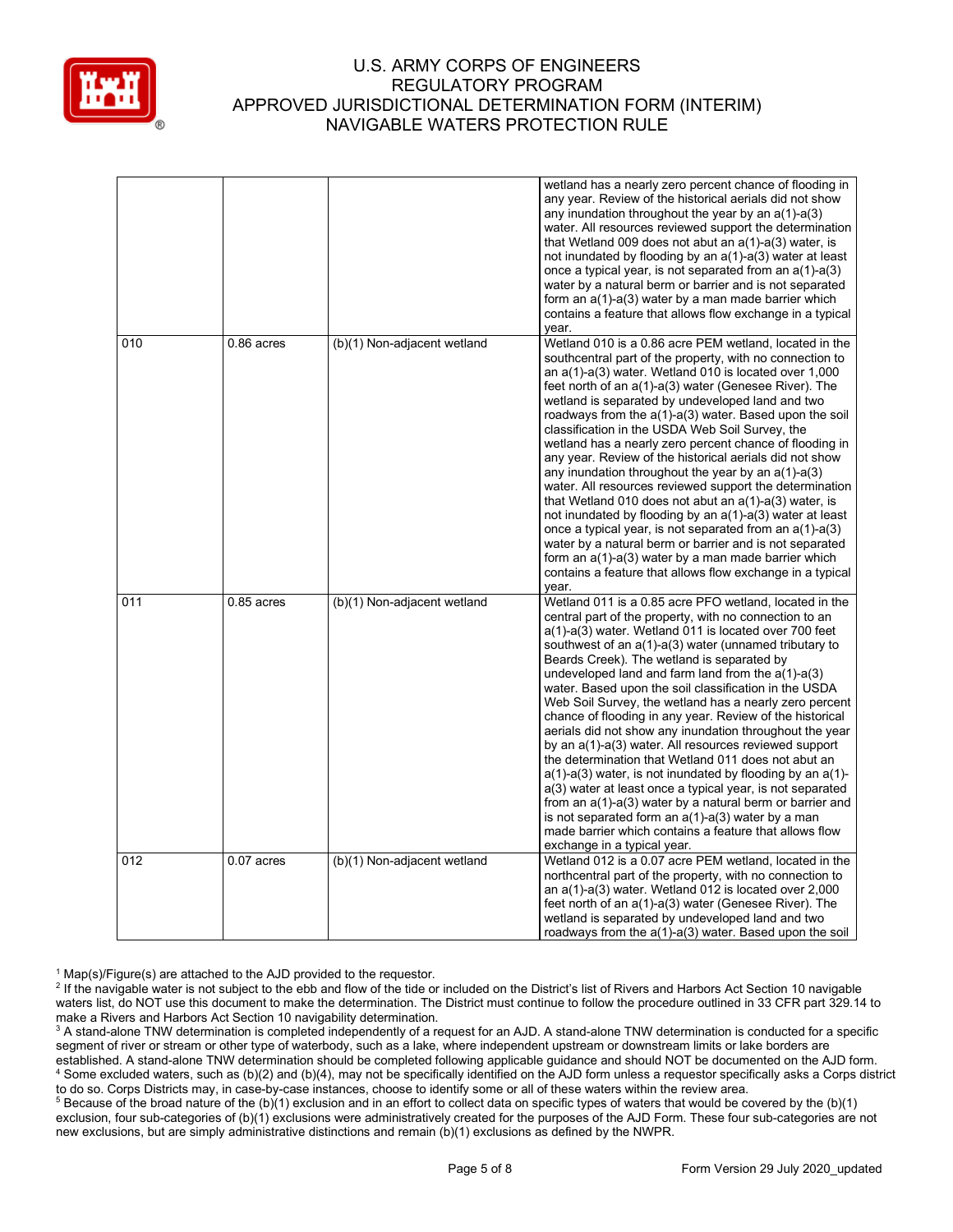

|     |              |                             | classification in the USDA Web Soil Survey, the<br>wetland has a nearly zero percent chance of flooding in<br>any year. Review of the historical aerials did not show<br>any inundation throughout the year by an $a(1)$ -a(3)<br>water. All resources reviewed support the determination<br>that Wetland 012 does not abut an $a(1)$ -a(3) water, is<br>not inundated by flooding by an $a(1)$ -a(3) water at least<br>once a typical year, is not separated from an $a(1)$ - $a(3)$<br>water by a natural berm or barrier and is not separated<br>form an a(1)-a(3) water by a man made barrier which<br>contains a feature that allows flow exchange in a typical<br>year.                                                                                                                                                                                                                                                                                                                                                                                                    |
|-----|--------------|-----------------------------|----------------------------------------------------------------------------------------------------------------------------------------------------------------------------------------------------------------------------------------------------------------------------------------------------------------------------------------------------------------------------------------------------------------------------------------------------------------------------------------------------------------------------------------------------------------------------------------------------------------------------------------------------------------------------------------------------------------------------------------------------------------------------------------------------------------------------------------------------------------------------------------------------------------------------------------------------------------------------------------------------------------------------------------------------------------------------------|
| 013 | $0.03$ acres | (b)(1) Non-adjacent wetland | Wetland 013 is a 0.03 acre PEM wetland, located in the<br>northcentral part of the property, with no connection to<br>an a(1)-a(3) water. Wetland 013 is located over 2,500<br>feet north of an a(1)-a(3) water (Genesee River). The<br>wetland is separated by undeveloped land and two<br>roadways from the a(1)-a(3) water. Based upon the soil<br>classification in the USDA Web Soil Survey, the<br>wetland has a nearly zero percent chance of flooding in<br>any year. Review of the historical aerials did not show<br>any inundation throughout the year by an $a(1)-a(3)$<br>water. All resources reviewed support the determination<br>that Wetland 013 does not abut an $a(1)$ -a(3) water, is<br>not inundated by flooding by an a(1)-a(3) water at least<br>once a typical year, is not separated from an $a(1)$ -a(3)<br>water by a natural berm or barrier and is not separated<br>form an a(1)-a(3) water by a man made barrier which<br>contains a feature that allows flow exchange in a typical<br>year.                                                     |
| 016 | $0.21$ acres | (b)(1) Non-adjacent wetland | Wetland 016 is a 0.21 acre PEM wetland, located in the<br>northcentral part of the property, within a pipeline right-<br>of-way, with no connection to an $a(1)$ - $a(3)$ water.<br>Wetland 016 is located over 1,000 feet west of an a(1)-<br>a(3) water (unnamed tributary to Beards Creek). The<br>wetland is separated by undeveloped land from the<br>a(1)-a(3) water. Based upon the soil classification in the<br>USDA Web Soil Survey, the wetland has a nearly zero<br>percent chance of flooding in any year. Review of the<br>historical aerials did not show any inundation<br>throughout the year by an $a(1)$ - $a(3)$ water. All resources<br>reviewed support the determination that Wetland 016<br>does not abut an $a(1)$ - $a(3)$ water, is not inundated by<br>flooding by an $a(1)$ -a(3) water at least once a typical<br>year, is not separated from an $a(1)$ -a(3) water by a<br>natural berm or barrier and is not separated form an<br>a(1)-a(3) water by a man made barrier which contains a<br>feature that allows flow exchange in a typical year. |
| 019 | $0.06$ acres | (b)(1) Non-adjacent wetland | Wetland 019 is a 0.06 acre PEM wetland, located in the<br>northcentral part of the property, with no connection to<br>an a(1)-a(3) water. Wetland 019 is located over 2,100<br>feet south of an a(1)-a(3) water (unnamed tributary to<br>Beards Creek). The wetland is separated by                                                                                                                                                                                                                                                                                                                                                                                                                                                                                                                                                                                                                                                                                                                                                                                              |

<sup>1</sup> Map(s)/Figure(s) are attached to the AJD provided to the requestor.<br><sup>2</sup> If the navigable water is not subject to the ebb and flow of the tide or included on the District's list of Rivers and Harbors Act Section 10 nav waters list, do NOT use this document to make the determination. The District must continue to follow the procedure outlined in 33 CFR part 329.14 to make a Rivers and Harbors Act Section 10 navigability determination.

<sup>3</sup> A stand-alone TNW determination is completed independently of a request for an AJD. A stand-alone TNW determination is conducted for a specific segment of river or stream or other type of waterbody, such as a lake, where independent upstream or downstream limits or lake borders are established. A stand-alone TNW determination should be completed following applicable guidance and should NOT be documented on the AJD form. <sup>4</sup> Some excluded waters, such as (b)(2) and (b)(4), may not be specifically identified on the AJD form unless a requestor specifically asks a Corps district to do so. Corps Districts may, in case-by-case instances, choose to identify some or all of these waters within the review area.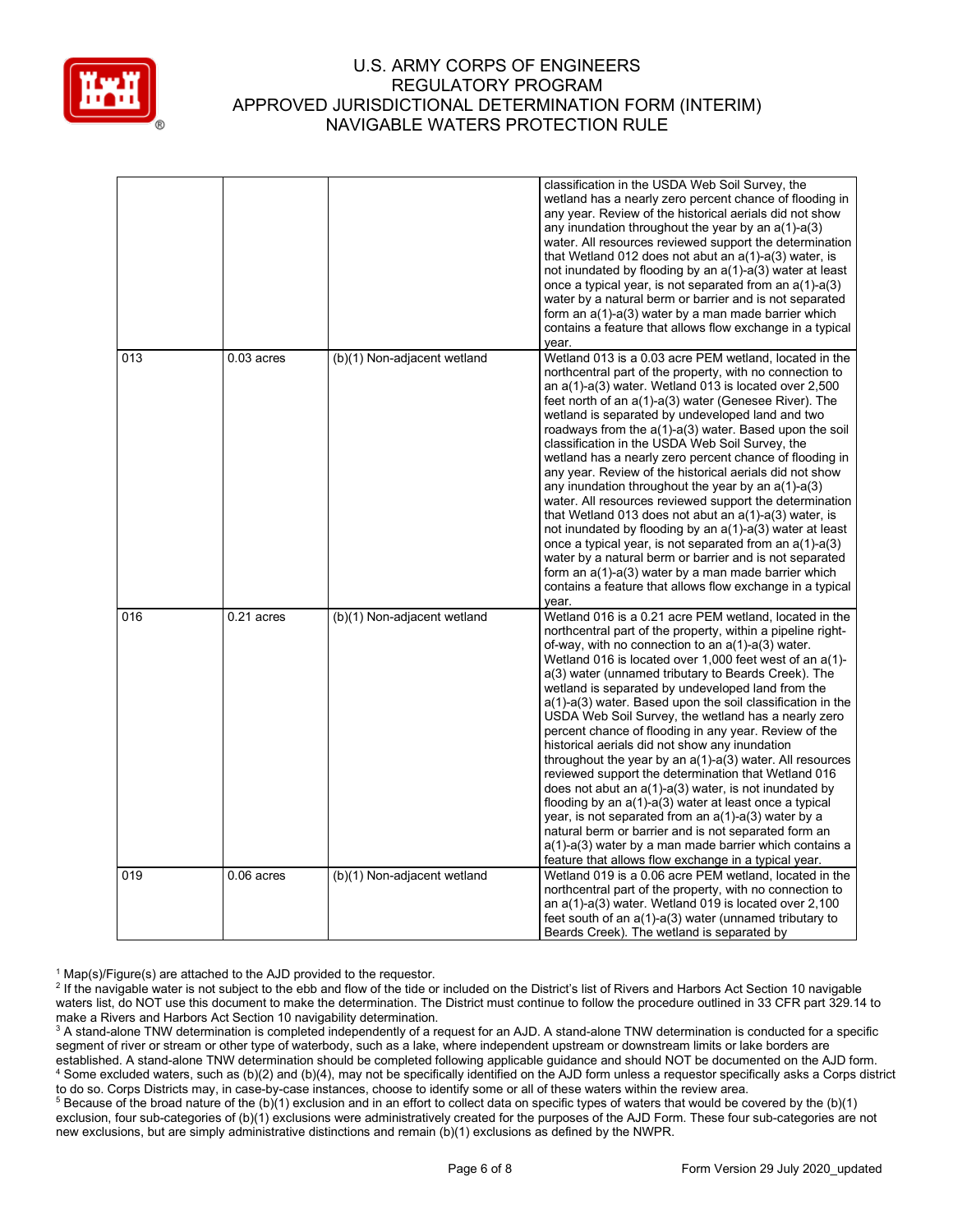

|  |  | undeveloped land and farm fields from the $a(1)$ - $a(3)$       |
|--|--|-----------------------------------------------------------------|
|  |  | water. Based upon the soil classification in the USDA           |
|  |  | Web Soil Survey, the wetland has a nearly zero percent          |
|  |  | chance of flooding in any year. Review of the historical        |
|  |  | aerials did not show any inundation throughout the year         |
|  |  | by an a(1)-a(3) water. All resources reviewed support           |
|  |  | the determination that Wetland 019 does not abut an             |
|  |  | $a(1)$ -a(3) water, is not inundated by flooding by an $a(1)$ - |
|  |  | a(3) water at least once a typical year, is not separated       |
|  |  | from an $a(1)-a(3)$ water by a natural berm or barrier and      |
|  |  | is not separated form an $a(1)$ - $a(3)$ water by a man         |
|  |  | made barrier which contains a feature that allows flow          |
|  |  | exchange in a typical year.                                     |

### **III. SUPPORTING INFORMATION**

- **A. Select/enter all resources** that were used to aid in this determination and attach data/maps to this document and/or references/citations in the administrative record, as appropriate.
	- **\_x\_** Information submitted by, or on behalf of, the applicant/consultant: Wetland delineation named "Wetland and stream delineation report Highbanks Solar Project" conducted by Environmental Design & Research, Landscape Architecture, Engineering, & Environmental Services, D.P.C. and submitted in September of 2020 with accurate and complete data sheets, and photographs.

This information is sufficient for purposes of this AJD.

Rationale: N/A

- **\_\_\_** Data sheets prepared by the Corps: *Title(s) and/or date(s).*
- **\_x\_** Photographs: Google Earth Pro (2021), ESRI, Eagleview (2002, 2010, 2011, 2014) **\_\_\_** Corps Site visit(s) conducted on: *Date(s).*
- **\_\_\_** Previous Jurisdictional Determinations (AJDs or PJDs): *ORM Number(s) and date(s).*
- **\_\_\_** Antecedent Precipitation Tool: *provide detailed discussion in Section III.B.*
- **\_x\_** USDA NRCS Soil Survey: Web soil survey reviewed.
- **\_x\_** USFWS NWI maps: USFWS online map reviewed.
- **\_x\_** USGS topographic maps: Mount Morris, New York Quad, 24k:1.

#### **Other data sources used to aid in this determination:**

| Data Source (select)       | Name and/or date and other relevant information      |
|----------------------------|------------------------------------------------------|
| <b>USGS Sources</b>        | N/A.                                                 |
| <b>USDA Sources</b>        | N/A.                                                 |
| <b>NOAA Sources</b>        | $N/A$ .                                              |
| <b>USACE Sources</b>       | ORM <sub>2</sub>                                     |
| State/Local/Tribal Sources | NYS DEC on-line Environmental Resource Map reviewed. |
| Other Sources              | N/A.                                                 |

# **B. Typical year assessment(s):** N/A.

<sup>1</sup> Map(s)/Figure(s) are attached to the AJD provided to the requestor.<br><sup>2</sup> If the navigable water is not subject to the ebb and flow of the tide or included on the District's list of Rivers and Harbors Act Section 10 nav waters list, do NOT use this document to make the determination. The District must continue to follow the procedure outlined in 33 CFR part 329.14 to make a Rivers and Harbors Act Section 10 navigability determination.

<sup>3</sup> A stand-alone TNW determination is completed independently of a request for an AJD. A stand-alone TNW determination is conducted for a specific segment of river or stream or other type of waterbody, such as a lake, where independent upstream or downstream limits or lake borders are established. A stand-alone TNW determination should be completed following applicable guidance and should NOT be documented on the AJD form. <sup>4</sup> Some excluded waters, such as (b)(2) and (b)(4), may not be specifically identified on the AJD form unless a requestor specifically asks a Corps district to do so. Corps Districts may, in case-by-case instances, choose to identify some or all of these waters within the review area.